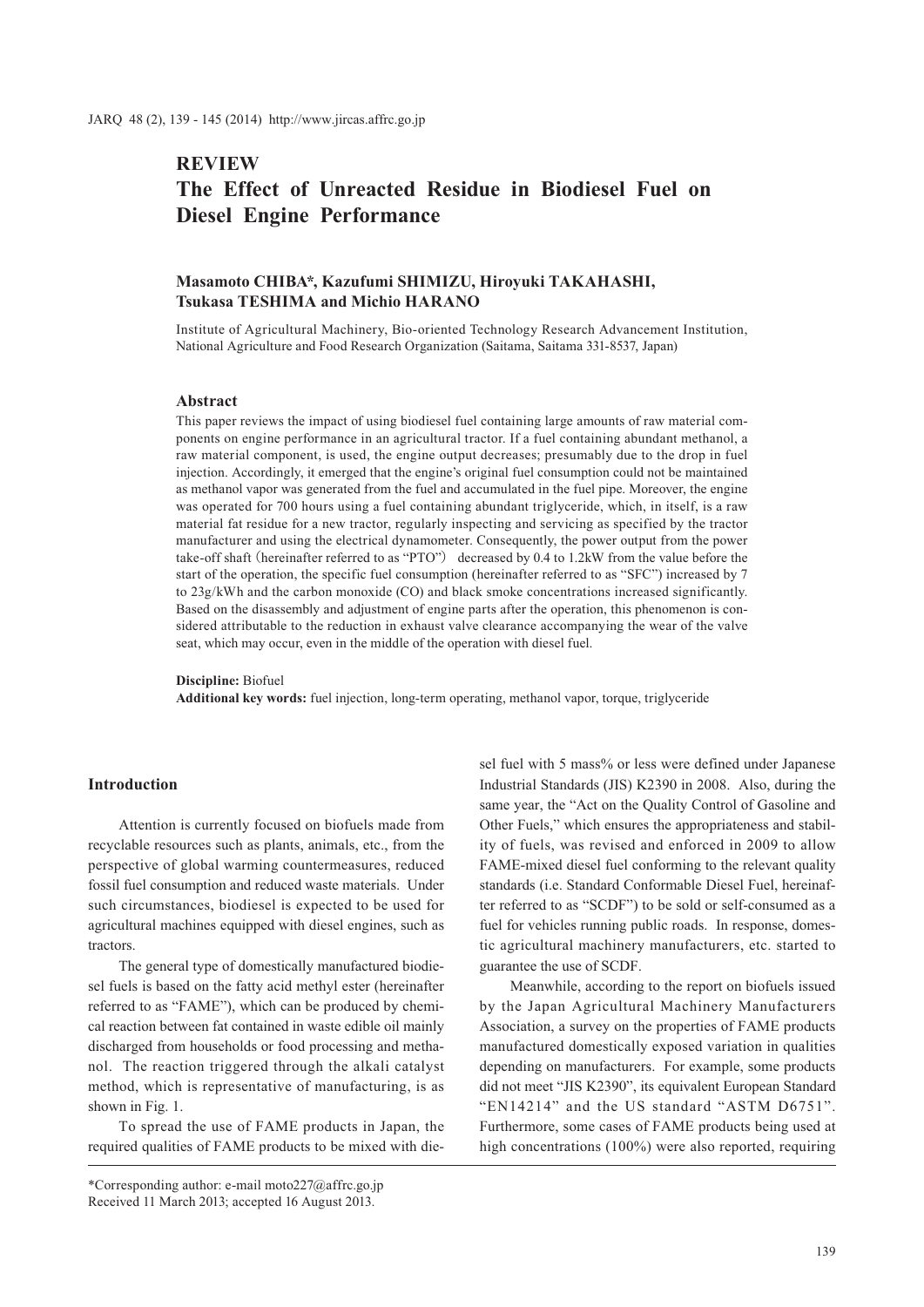M. Chiba et al.



**Fig. 1. Chemical reaction of oils and fats using the alkali catalyst method**

users' self-responsibility<sup>1</sup>.

However, to date, there have been no cases where the impacts of the FAME product failing to meet quality standards on engine output, etc. were comparatively surveyed. In guidelines for those using FAME products at high concentrations, issued by the Ministry of Land, Infrastructure, Transport and Tourism, the 5 items which need to be taken into consideration in terms of product qualities are highlighted, namely, 1. Triglyceride, which in itself is a raw

material fat residue, 2. residual methanol used with fat as a raw material of FAME, 3. glycerine, as a by-product of FAME, 4. residual water used for fuel cleaning and 5. kinetic viscosity, which increases depending on the mixture of impurities and glyceride substances, etc<sup>3</sup>. By taking this into consideration, the impact on engine output of using FAME products containing residual triglyceride and methanol, etc. for a diesel engine, was studied and the results reported as follows:

| Items                             |                                                 |        | <b>Test Fuels</b> |        | Quality required by    |  |  |
|-----------------------------------|-------------------------------------------------|--------|-------------------|--------|------------------------|--|--|
|                                   |                                                 | FAME1  | FAME <sub>2</sub> | FAME3  | JIS K2390 <sup>2</sup> |  |  |
| Lower calorific value (kJ/kg)     |                                                 | 38010  | 38550             | 38800  |                        |  |  |
| Density $(15^{\circ}C)(g/cm^{3})$ |                                                 | 0.8880 | 0.8868            | 0.8834 | $0.860 - 0.900$        |  |  |
| Cetane index                      |                                                 | 54.8   | 55                | 56.4   |                        |  |  |
|                                   | Kinematic viscosity $(40^{\circ}$ C $)(mm^2/s)$ | 5.123  | 4.449             | 4.314  | $3.50 - 5.00$          |  |  |
| Water content (ppm)               |                                                 | 907    | 613               | 561    | < 500                  |  |  |
| Sulfur content (ppm)              |                                                 | 6      | $\overline{4}$    | 3      | $\leq 10$              |  |  |
|                                   | Carbon residue at 10% (mass%)                   | 0.61   | 0.72              | 0.48   | $\leq 0.3$             |  |  |
| Pour point $(^{\circ}C)$          |                                                 | $-7.5$ | $-5.0$            | $-7.5$ |                        |  |  |
| CFPP (°C)                         |                                                 | $-8$   | $-6$              | $-7$   |                        |  |  |
| Oxygen content ( $mass\%$ )       |                                                 | 10.4   | 10.5              | 11.0   |                        |  |  |
| Carbon conten (mass%)             |                                                 | 77.1   | 77.1              | 76.8   |                        |  |  |
| Free glycerin (mass%)             |                                                 | 0.00   | 0.01              | 0.02   | $\leq 0.02$            |  |  |
| Mono glyceride (mass%)            |                                                 | 0.95   | 1.58              | 0.43   | $\leq 0.80$            |  |  |
| Di glyceride (mass%)              |                                                 | 0.88   | 0.46              | 0.16   | $\leq 0.20$            |  |  |
| Tri glyceride (mass%)             |                                                 | 5.52   | 0.70              | 0.75   | $\leq 0.20$            |  |  |
| Methanol content (mass%)          |                                                 | 0.04   | 0.16              | 1.30   | $\leq 0.20$            |  |  |
| Flash point $(^{\circ}C)$         |                                                 | 168    | 163               | 41.0   | $120 \leq$             |  |  |
| FAME (mass%)                      |                                                 | 89.50  | 95.04             | 97.00  | $96.5 \le$             |  |  |
|                                   | First distillation $(^{\circ}C)$                | 280.0  | 299.0             | 274.0  |                        |  |  |
|                                   | Distillation temperature                        | 350.0  | 349.0             | 350.0  |                        |  |  |
| Distillation                      | $10\%$ (°C)                                     |        |                   |        |                        |  |  |
| character                         | Distillation temperature                        | 352.5  | 351.5             | 352.0  |                        |  |  |
| -istics                           | 50% (°C)                                        |        |                   |        |                        |  |  |
|                                   | Distillation temperature                        | 363.5  | 357.5             | 356.0  |                        |  |  |
|                                   | $90\%$ (°C)                                     |        |                   |        |                        |  |  |

#### **Table 1. Properties of test fuels and qualities required under JIS K2390**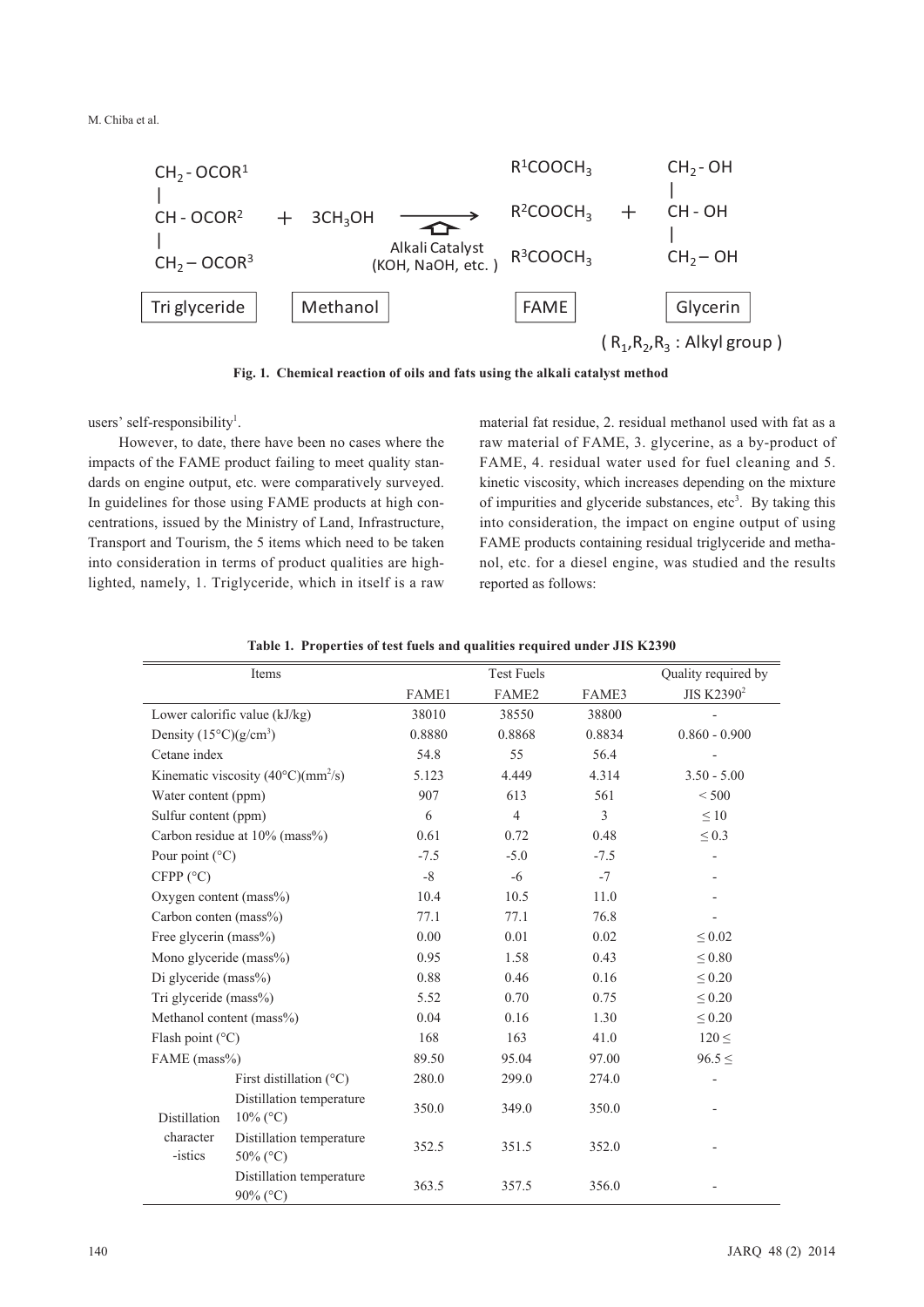## **Engine performance test**

### **1. Test fuel and engine**

Table 1 shows the properties of 3 FAME products used for the test and the quality requirements defined by JIS K2390, which is an SCDF FAME standard. These FAME products were manufactured by independent organizations located in Japan using waste edible oil as a main raw material and the alkali catalyst method.

As for triglycerides, FAME1 significantly exceeded the quality standard requested by JIS K 2390, but for methanol, only FAME3 exceeded it and its flash point was particularly low. This was presumably due to the fact that abundant methanol with a flash point of 11°C was contained. As for water, all the FAME products exceeded the quality standard, particularly FAME1 almost twofold. Meanwhile, as for free glycerine, all the FAME products remained within the quality standard.

For the test, a naturally-aspirated 3-cylinder auxiliarychamber diesel engine (rated power: 22.1kW/2500 rpm, displacement: 1.498L) was selected.

### **2. Test Methods**

In the engine bench test chamber of the Bio-oriented Technology Research Advancement Institution, the engine was installed and its output shaft connected to the electrical dynamometer (FC95-355L manufactured by Meidensha Corporation, absorption power: 200kW) to measure the relationship between engine speed, engine output and fuel consumption.

The test was conducted by observing TRIAS99-015-01 "Test for Vehicle Mounted Engine Power (Diesel Engines)" under examination affair rules defining the matters concerning the methods for examining vehicles and vehicle equipment to be used by the National Traffic Safety and Environment Laboratory and identify the basic performance of diesel engines. The engine speed was changed at intervals of 200 rpm within the range 1100 to 2500 rpm with the governor control lever set to the full speed position, outside the active range of the speed governor and under full-load operation. The engine speed and torque were measured using the dynamometer indicator, and the fuel consumption using the flow detector (FP-2140H, measurement range: 0.3 to 120L/h, manufactured by Ono Sokki Co., Ltd.) and flow indicator (DF-210A manufactured by Ono Sokki Co., Ltd.). Furthermore, an original fuel hose was changed to a transparent oil-resistant hose to remove the air from the fuel pipe in the middle of preparation for the test by readily checking the conditions in the pipe<sup>4</sup>.

## **3. Results**

Fig. 2 shows the relationship between engine speed and engine torque while Fig. 3 shows the relationship



The Effect of Unreacted Residue in the Biodiesel Fuel

**Fig. 2. Relation of engine speed and torque (FAME)**



**Fig. 3. Relation of engine speed and fuel injection (FAME)**

between engine speed and fuel injection.

With regard to the relationship between torque and fuel consumption, the torque and fuel consumption at the rated engine speed (2500 rpm) were 85.5Nm and 30.4mg/stroke with FAME1, 85.7Nm and 30.1mg/stroke with FAME2, and 72.5Nm and 25.9mg/stroke with FAME3. Meanwhile, at the engine speed of 1700 RPM, at which the generated engine torque peaked, the figures were 96.6Nm and 34.1mg/ stroke for FAME1, 97.8Nm and 33.8mg/stroke for FAME2, and 92.5Nm and 31.1mg/stroke for FAME3 respectively.

The lower calorific value and density of each fuel were similar. However, a significant drop in torque was shown along with the reduction in fuel injection at every engine speed with FAME3 rather than FAME1 and FAME2. Meanwhile, there was no significant difference in fuel consumption and torque between FAME1 and FAME2. In the middle of the test with FAME3, bubbles and retained gas were identified in the fuel hose from the fuel injection pump to the fuel injection nozzle and the return fuel hose after fuel injection. At the time, the temperature around the fuel injection nozzle was 80 to 90°C, the engine oil temperature was 79 to 95°C and the coolant temperature was 61 to 82°C.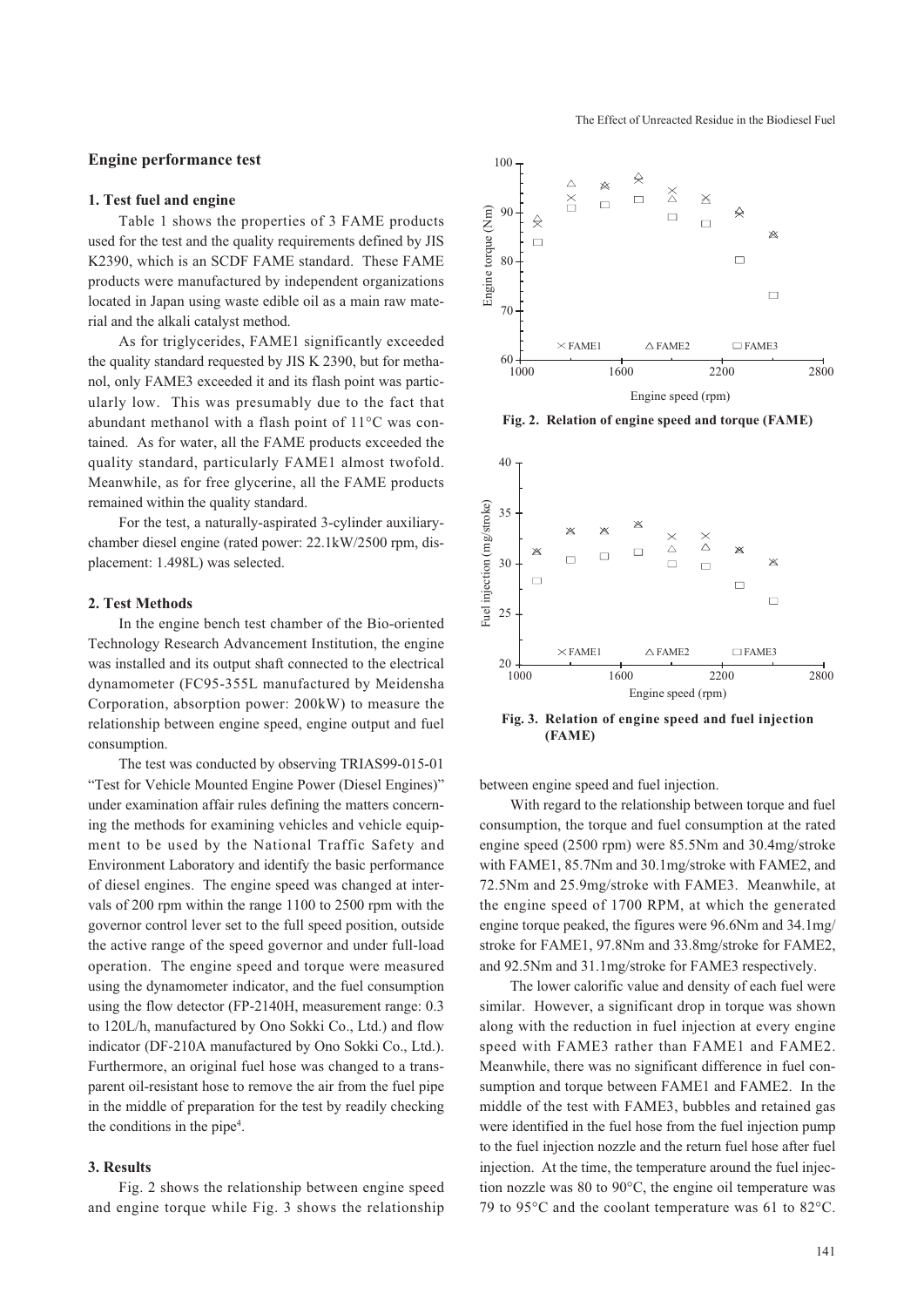After the test with FAME3 was complete and the air bubbles had been eliminated from the fuel hose, the presence of bubbles and residues in the fuel hose was reconfirmed by resuming engine operation at a speed of 2500 rpm and 100% load factor, which caused a significant drop in fuel consumption. In particular, FAME3 contained abundant methanol, the boiling point of which is 64.7. Therefore, it is surmised that the torque dropped because the engine's original fuel injection could not be maintained as the methanol was evaporated in the fuel.

## **4. Influence of methanol on diesel engine performance** (1) Test fuel and tractor

For the test, the JIS No. 2 diesel fuel and products with methanol were used. The proportions of methanol added to the diesel fuel were 1, 0, 2, 0.48, 3, 0.96 and 4, 1.44 mass% (hereinafter referred to as "M0", "M0.5", "M1.0" and "M1.5"). Also, for the test, a (riding-type) tractor manufactured in Japan in 1992 and equipped with a naturally-aspirated 3-cylinder auxiliary-chamber diesel engine (rated power: 18.4kW/2600 rpm, displacement: 1.463L) is used. (2) Test Methods

Similarly to the output test, the tractor was connected to the electrical dynamometer (FC-R manufactured by Meidensha Corporation, absorption power: 55kW) and the PTO speed and load were adjusted.

The test was conducted in accordance with the "PTO performance test" method, which aims to identify the PTO shaft performance of the relevant engine; based on the main methods and standards used to test (riding-type) agricultural tractors, as specified under Article 7-3, Act on Promotion of Agricultural Mechanization (Act No. 252 of 1953). The engine speed was changed at intervals of 200 rpm within the range 1100 to 2500 rpm with the governor control lever set to full speed, which is outside the range of the effect of the speed governor and full-load operation condition. The PTO speed and torque were measured by the dynamometer indicator while the fuel consumption was measured using the flow detector (FP-2140H, measurement range: 0.3 to 120L/h, manufactured by Ono Sokki Co., Ltd.) and flow indicator (DF-210A manufactured by Ono Sokki Co., Ltd.). Also, the engine speed is calculated with the PTO speed and the speed reduction ratio. Furthermore, the original fuel hose was exchanged for a transparent oil-resistant hose to eliminate the air from the fuel pipe during preparation for the test by readily checking the conditions in the pipe. (3) Results

Fig. 4 shows the relationship between engine speed and fuel injection, while Fig. 5 shows the relationship between engine speed and PTO torque.

With regard to the relationship between fuel injection and PTO torque, the fuel injection and PTO torque at the rated engine speed: 2600 rpm resulted in 21.9 mg/stroke and



**Fig. 4. Relation of engine speed and fuel injection (diesel fuel with methanol)**



**Fig. 5. Relation of engine speed and PTO torque (diesel fuel with methanol)**

309.5Nm with M0, 20.5mg/stroke and 298.1Nm with M0.5, 18.3mg/stroke and 238.3Nm with M1.0, and 15.5 mg/stroke and 179.9Nm with M1.5. The fuel injection and PTO torque at engine speed with maximum PTO torque: 1600 rpm were 26.7mg/stroke and 412.3Nm with M0, 26.1mg/ stroke and 401.2Nm with M0.5, 25.5mg/stroke and 390.0Nm with M1.0, and 23.8 mg/stroke and 345.0Nm with M1.5. The larger the proportion of added methanol was, the smaller the fuel injection was. At the same time, the torque emerged to have reduced. Also, in the middle of the test, bubbles and gas residues were identified in the fuel hose from the fuel injection pump to the fuel injection nozzle and the return fuel hose after fuel injection in all of fuels M0.5, M1.0 and M1.5 with methanol. It emerged that the temperature around the fuel injection nozzle was 95°C for the M0 test, 94°C for the M0.5 test, 92°C for the M1.0 test and 90°C for the M1.5 test, exceeding the boiling point of methanol: 64.5°C.

Consequently, it emerged that if a fuel containing methanol was used, the output dropped due to the fact that the engine's original fuel injection could not be maintained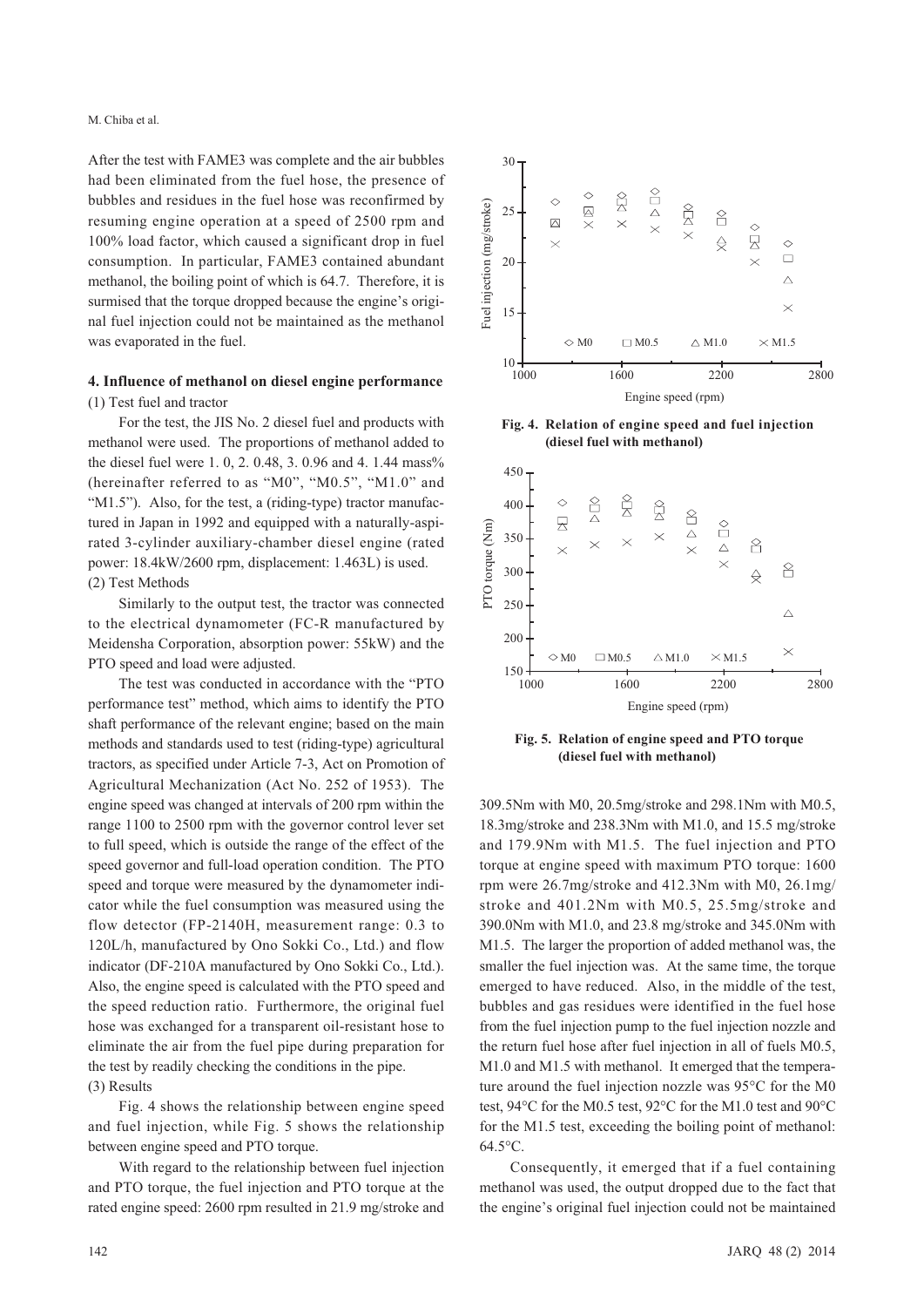| Items                                           | Elapsed time(h) |             |             |             |             |  |  |  |
|-------------------------------------------------|-----------------|-------------|-------------|-------------|-------------|--|--|--|
|                                                 | $0 - 175$       | $176 - 316$ | $317 - 461$ | $462 - 650$ | $651 - 700$ |  |  |  |
| Lower calorific value $(kJ/kg)$                 | 37580           | 36950       | 36750       | 36960       | 37670       |  |  |  |
| Density $(15^{\circ}C)(g/cm^{3})$               | 0.8864          | 0.8893      | 0.8904      | 0.8886      | 0.8879      |  |  |  |
| Kinematic viscosity $(40^{\circ}$ C $)(mm^2/s)$ | 4.80            | 5.45        | 5.84        | 5.26        | 5.20        |  |  |  |
| Flash point $(^{\circ}C)$                       | 180.5           | 178.5       | 180.5       | 184.5       | 175         |  |  |  |
| Water content (ppm)                             | 1100            | 933         | 1100        | 954         | 1200        |  |  |  |
| Acid number $(mgKOH/g)$                         | 0.14            | 0.15        | 0.15        | 0.18        | 0.15        |  |  |  |
| Cetane index                                    | 53.7            | 52.7        | 53.1        | 51.6        | 60.0        |  |  |  |
| Iodine value                                    | 114             | 116         | 114         | 114         | 115         |  |  |  |
| Methanol content (mass%)                        | < 0.01          | < 0.01      | 0.01        | < 0.01      | < 0.01      |  |  |  |

Triglyceride (mass%) 1.18 6.01 8.56 4.70 3.05 FAME (mass%) 84.0 83.5 81.0 85.7 88.7

**Table 2. Properties of fuels used for long-term operation test**

as methanol vapor was generated from the fuel and it was accumulated in the fuel pipe while the temperature of each engine part increased.

## **Long-term operation test**

## **1. Test tractor and fuels**

For the test, a new tractor equipped with an in-line 3 cylinder auxiliary-chamber diesel engine (rated power: 22.1kW/2800 rpm, displacement: 1.498L) was selected and a FAME product containing abundant triglyceride was applied and manufactured by the same manufacturer (Table 2).

## **2. Test Methods**

Similarly to the test case mentioned above, the tractor was connected to the electrical dynamometer (FC-R manufactured by Meidensha Corporation, absorption power: 55kW) and the PTO speed and torque were measured while applying a load.

The engine was repeatedly driven with 700 cycles (700 hours) in accordance with the operation pattern  $(1 \text{ cycle} = 1)$ hour) (Table 3) designated based on the engine speed and load factor shown in TRIAS24-8-2003 "Diesel special vehicle 8-mode emission gas test method" included in the new vehicle test methods while inspected and serviced as specified by the tractor manufacturer.

Before the operation started and every time 50 cycles were complete, the CO concentration, etc. were measured using the emission gas component meter (MEXA-9400D manufactured by Horiba, Ltd.) and the black smoke concentration was measured using the filter paper type smoke meter (GSM-3 manufactured by Tsukasa Sokken, Co., Ltd.).

The inspection and service items included replacing the engine oil, engine oil filter, fuel filter, mission oil, and

### **Table 3. Operation patterns for long-term operation test**

| Test mode | Duration       | Engine      | Load         | Operating  |  |
|-----------|----------------|-------------|--------------|------------|--|
|           | (s)            | Speed (rpm) | $(\%)$       | state      |  |
|           | $\overline{4}$ | Low Idle    | $\Omega$     |            |  |
|           | 8              | High Idle   | $\theta$     | Transition |  |
| Mode 1    | 30             | 2800        | 100          | Transition |  |
|           | 418            |             |              | Steady     |  |
| Mode 2    | 30             |             |              | Transition |  |
|           | 418            | 2800        | 75           | Steady     |  |
| Mode 3    | 30             |             | 50           | Transition |  |
|           | 418            | 2800        |              | Steady     |  |
| Mode 4    | 30             |             |              | Transition |  |
|           | 418            | 2800        | 10           | Steady     |  |
| Mode 5    | 30             | 1700        | 100          | Transition |  |
|           | 418            |             |              | Steady     |  |
| Mode 6    | 30             |             |              | Transition |  |
|           | 418            | 1700        | 75           | Steady     |  |
| Mode 7    | 30             |             |              | Transition |  |
|           | 418            | 1700        | 50           | Steady     |  |
|           | 30             | Low Idle    |              | Transition |  |
| Mode 8    | 418            |             | 0            | Steady     |  |
|           | $\overline{4}$ | Low Idle    | $\mathbf{0}$ | Transition |  |
| Total     | 3600           |             |              |            |  |

mission oil filter. As for the engine oil, the viscosity, acid value, base value, etc. were analyzed every 200 cycles to survey the impact on oil deterioration.

Also, after the 700-cycle test operation was complete, the engine was disassembled to examine the influence on each component.

## **3. Results**

No change in performance was observed before the 400-cycle operation was complete. However, when the operation period exceeded 400 cycles, black smoke and CO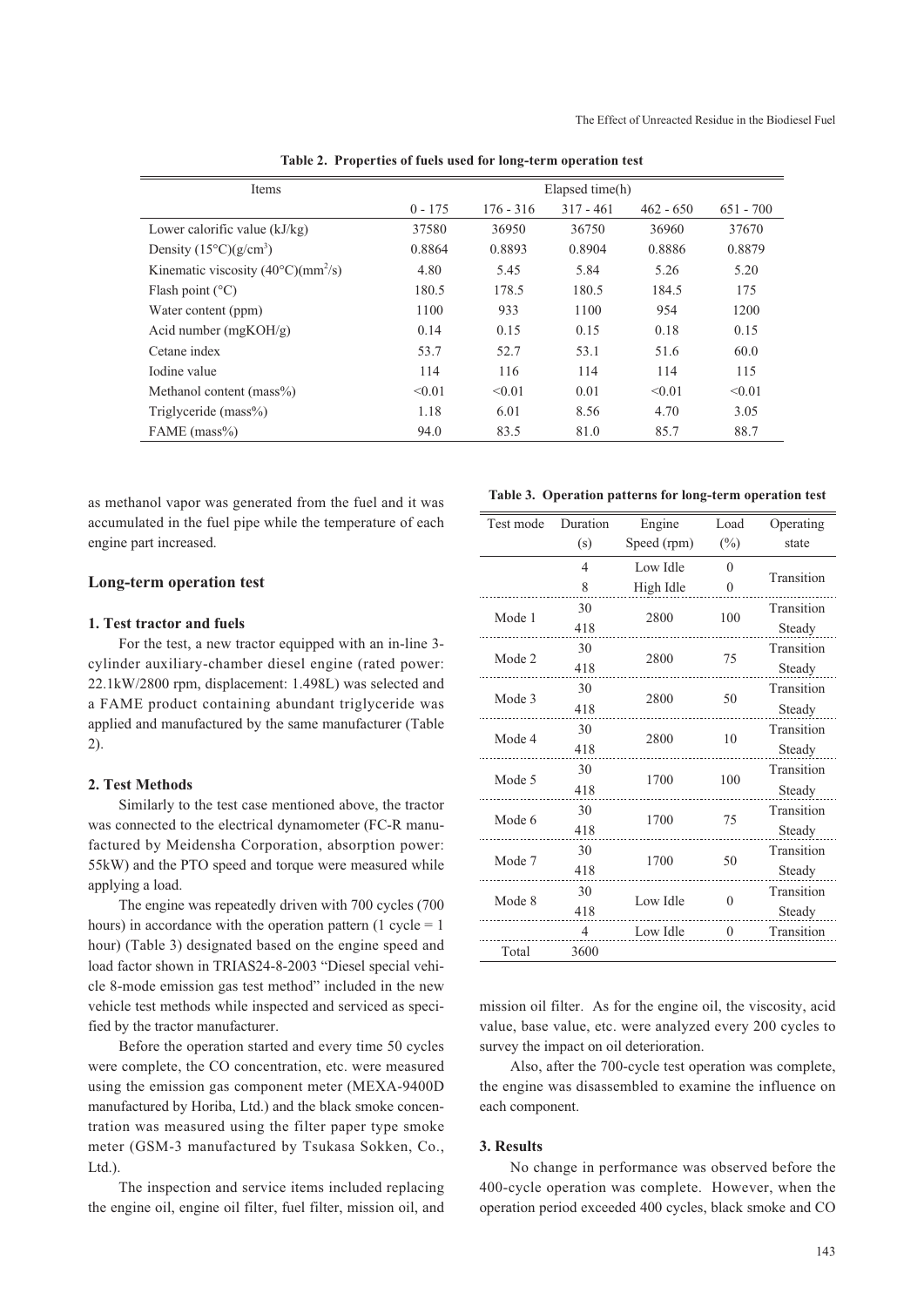| Items                           | Engine Speed | Elapsed time(h) |      |      |      |      |      |      |        |
|---------------------------------|--------------|-----------------|------|------|------|------|------|------|--------|
|                                 | (rpm)        | $\Omega$        | 100  | 200  | 300  | 400  | 500  | 600  | 700    |
|                                 | 2800         | 19.1            | 19.1 | 19.4 | 19.3 | 19.5 | 19.3 | 18.7 | 18.7   |
| PTO Power                       | 2400         | 18.6            | 18.8 | 18.9 | 18.9 | 19.0 | 18.8 | 18.2 | 17.9   |
| (kW)                            | 2000         | 16.7            | 17.0 | 16.9 | 16.8 | 17.0 | 16.5 | 16.0 | 15.8   |
|                                 | 1600         | 13.9            | 14.0 | 14.1 | 14.0 | 13.9 | 13.5 | 13.0 | 12.9   |
| Specific                        | 2800         | 396             | 399  | 393  | 390  | 389  | 394  | 398  | 403    |
| fuel                            | 2400         | 368             | 369  | 365  | 362  | 364  | 366  | 372  | 378    |
| consumption                     | 2000         | 355             | 354  | 355  | 351  | 350  | 357  | 363  | 368    |
| (g/kWh)                         | 1600         | 349             | 351  | 348  | 342  | 346  | 356  | 363  | 370    |
|                                 | 2800         | 75              | 77   | 69   | 72   | 83   | 147  | 229  | 703    |
| CO                              | 2400         | 80              | 72   | 83   | 71   | 91   | 216  | 593  | 1488   |
| (ppm)                           | 2000         | 102             | 107  | 113  | 102  | 179  | 575  | 1557 | 3437   |
|                                 | 1600         | 239             | 280  | 250  | 211  | 321  | 1644 | 3998 | 4000 < |
| <b>Black</b><br>Smoke<br>$(\%)$ | 2800         | 0.0             | 0.0  | 0.0  | 0.0  | 0.0  | 0.0  | 0.0  | 7.0    |
|                                 | 2400         | 0.0             | 0.0  | 0.0  | 0.0  | 0.0  | 1.2  | 6.5  | 17.7   |
|                                 | 2000         | 0.0             | 0.0  | 0.0  | 0.5  | 3.8  | 14.4 | 22.6 | 34.0   |
|                                 | 1600         | 7.2             | 12.1 | 15.8 | 11.2 | 12.0 | 32.3 | 44.3 | 48.5   |

**Table 4. Test progress and variation in engine performance**

**Table 5. Post-test engine oil properties**

|                                             | New oil                  | After       | After       | After       |
|---------------------------------------------|--------------------------|-------------|-------------|-------------|
|                                             |                          | 200h        | 400 h       | 600 h       |
| Test period (h)                             | $\overline{\phantom{a}}$ | $100 - 200$ | $300 - 400$ | $500 - 600$ |
| Kinematic viscosity $(40^{\circ}C)(mm^2/s)$ | 78.43                    | 66.71       | 68.32       | 73.09       |
| Acid number $(mgKOH/g)$                     | 1.93                     | 2.51        | 2.54        | 2.54        |
| Base number $(mgKOH/g)$                     | 5.18                     | 3.08        | 3.05        | 2.97        |
| Flash point $(^{\circ}C)$                   | 226                      | 224         | 218         | 218         |
| Carbon residue at $10\%$ (mass%)            | 1.23                     | 2.12        | 2.28        | 2.86        |
| Pentane insolubles (mass%)                  | 0.01                     | 0.05        | 0.05        | 0.05        |
| Water content (ppm)                         | 174                      | 157         | 164         | 196         |

concentrations soared while PTO power output declined and a gradual increase in SFC became apparent. After the 700 cycle operation was complete, the PTO power output was shown to have dropped by 0.4 to 1.2kW and the SFC was shown to have increased by 7 to 23g/kWh in comparison with the pre-test figures (Table 4).

Also, a mixture of approx. 1% FAME was observed in the used engine oil. However, it was surmised that there had been no deterioration in engine oil due to FAME products (Table 5).

After disassembling the engine, a drop in sliding properties of the injection pump plunger emerged due to FAME products although almost no carbon had accumulated in the combustion chamber or injection nozzle, etc. Also, 2 valve clearances (hereinafter referred to as "VC") (correct value: 0.35mm) had reduced to 0mm and one to 0.11mm, which was presumably due to the wear in the valve seat. However, every component remained available for continuous use.

#### **4. Valve clearance test**

To study the variation in engine output and emission gas characteristics caused by the change in VC, arrangements were made to source a new tractor of the same model used for the long-term operating test and ensure it was installed it in the laboratory in the same manner. The JIS No. 2 diesel fuel was adopted for the test and the engine VC was reduced gradually from the correct values: 0.35 to 0.15mm to measure the PTO power output, fuel consumption, CO concentration and black smoke concentration, etc. Consequently, the concentrations of CO and black smoke increased while VC declined as shown in Table 6. Moreover, a drop in PTO power output and increased SFC were also observed. Thus, it is surmised that the change in engine performance occurring midway through the longterm operating test was due to the reduction in VC, which might occur during operation with diesel fuel.